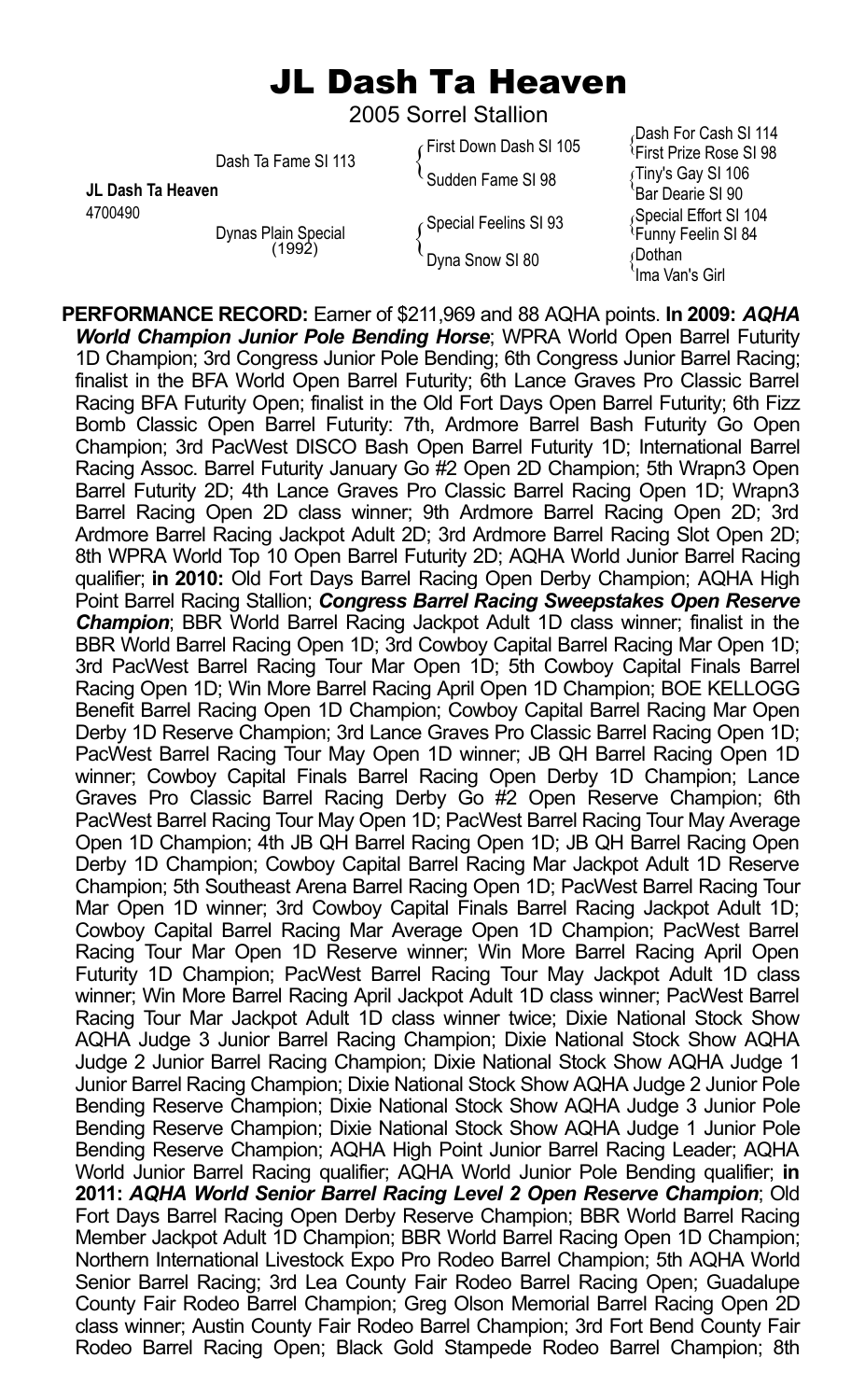Cowboy Publishing Challenge Barrel Racing Open; Battle N SADL Barrel Racing Open 1D winner; 3rd BFA Spring Classic Barrel Racing Open Derby; 6th PacWest 3- Drum Barrel Racing Open 1D; 5th Waller County Fair Rodeo Barrel Racing Open; 9th Pikes Peak Oregon Bust Rodeo Barrel Racing Round 2 Open; PacWest 3-Drum Barrel Racing Open 1D Reserve winner; PacWest 3-Drum Barrel Racing Derby Jackpot Open 1D winner; **in 2012:** WPRA NFR Barrel Racing Round 2 Reserve Champion; 6th Houston Rodeo Barrel Racing Shoot-Out Open; split 4th San Angelo Rodeo Barrel Racing Open; Fort Worth Rodeo Barrel Racing Round 2 Open Champion; split 4th WPRA NFR Barrel Racing Round 3; 5th WPRA NFR Barrel Racing Round 6; Redding Rodeo Barrel Racing Open Reserve Champion; Denver National Rodeo Barrel Racing Round 1 Open Co-Reserve Champion; Marshall Pro Rodeo Barrel Racing Open Reserve Champion; Wild Bill HICKOCK Rodeo Barrel Racing Open Co-Reserve Champion; 4th Dodge City Roundup Rodeo Barrel Racing Round 1 Open; split 4th San Antonio Rodeo Barrel Racing Round 2 Open; split 6th San Luis Valley Rodeo Barrel Racing Open: 7th, LOS FRESNOS Rodeo Barrel Racing Open; 8th Mineral Wells Rodeo Barrel Racing Open; **in 2013:** finalist in the Congress Barrel Racing Sweepstakes Open; SHERIDAN Rodeo Barrel Racing Open Co-Reserve Champion; 5th Denver National Rodeo Barrel Racing Open; San Antonio Rodeo Barrel Racing Round 5 Open Reserve Champion; RAMONA Rodeo Barrel Racing Open Reserve Champion; top 10 Yellowstone River Roundup Rodeo Barrel Racing Open; finalist SIKESTON JAYCEE BOOTHEEL Rodeo Barrel Racing Open; finalist LAWTON RANGERS Rodeo Barrel Racing Open; AQHA World Senior Barrel Racing qualifier; **in 2015:** Dixie National Rodeo Barrel Champion; San Antonio Rodeo Barrel Racing Round 5 Go #2 Open Champion; 6th San Angelo Rodeo Barrel Racing Round 1 Open; 9th HELZAPOPPIN Rodeo Barrel Racing Open; AQHA World Senior Barrel Racing Level 2 qualifier; **in AQHA competition:** Superior Barrel Racing; earning 73 barrel racing (Level 3), 15 pole bending (Level 3) points in open events.

/ (\$3,848 and 16.5 AQHA points: All American Barrel Racing Jackpot Go #2 TEEN2D**SIRE RECORD:** *A 2019 & 2020 RGP Top 10 Sire of Speed Events Money-Earners; an RGP Top 25 All-Time Sire of Speed Event Point-Earners & Barrel Racing Money-Earners.* Sire of 348 AQHA foals, 10 crops, 124 money-earners, \$2,534,354, 12 AQHA point-earners, including **HELL ON THE RED** (\$279,913: WPRA NFR Barrel Racing Round 10 Champion), **FEELINTHEFIREWATER** (\$211,599: Old Fort Days Barrel Futurity Slot Future Fortune Open Champion), **JL JAMAICAN ME RICH** (\$200,043: Diamonds N Dirt Open Barrel Futurity Champion), **JL JOSIE BAR** (\$188,636: San Angelo Rodeo Barrel Racing Average Open Reserve Champion), **A DASH TA GLAMOUR** (\$184,212: Days of Finalist Rodeo Barrel Racing Open Reserve Champion), **HEAVENLY FIREWATER** (\$177,645: The American Rodeo Barrel Racing Shoot-Out Open Reserve Champion), **FLIT TA HEAVEN** (\$94,348: No Bull Barrel Racing Grandslam FLETCHER Finals Open 1D Champion), **HEAVENS GOT CREDIT** (\$82,284: Old Fort Days Barrel Racing Future Fortune Open Slot Champion), **HEAVENS SAKES** (\$78,436: 4th Diamonds N Dirt Barrel Futurity Slot Open), **DASHIN IN HEAVEN** (\$73,745: 7th Diamonds N Dirt Open Barrel Futurity), **HEAVENS GUY** (\$66,022: 4th Lance Graves International Barrel Racing Champ Futurity Slot Open), **FIRIN TA HEAVEN** (\$58,378: 7th BFA World Barrel Futurity Finals Open), **FOR HEAVEN SEIS** (\$53,734: 4th Old Fort Days Barrel Futurity Finals Open), **JETTIN TA HEAVEN** (\$50,783: split 4th Cheyenne Frontier Days Rodeo Barrel Racing Go Open Champion), **HEAVENS CASHIN IN** (\$50,711: 4th BFA World Barrel Futurity Future Fortune Slot Sire Incentive Open), **HEAVENS ILLUMINATOR** (\$46,469 : split 8th BFA World Barrel Futurity Finals Open), **DOUBLE DIPED IN FAME** (\$31,421: 3rd BFA World Barrel Futurity Juvenile Open), **DASH THRU FIREWATER** (\$31,306: finalist in the Old Fort Days Barrel Futurity Finals Open), **KINDA HEAVENLY** (\$37,117: BFA World Barrel Derby Future Fortune Go Open Champion), **FAMOUS SIERRA** (\$29,931: Elite Extravaganza Barrel Racing Horse HAIR ANALYSIS Futurity Average Open 1D Reserve Champion), **KISSED FROM HEAVEN** (\$20,326: BOGATA Rodeo Barrel Champion), **XN HEAVENS GAL** (\$17,668: 4th Diamonds N Dirt Open Barrel Futurity), **Fame N Perks** (\$6,720 and 7 AQHA points: 3rd Congress Junior Barrel Racing), **Heavens Return** (\$8,360 and an AQHA point-earner: 4th Alberta Barrel Racing Assoc. Finals Round 1 Open 1D), **The Bolderdash** (\$7,975 and an AQHA point-earner: finalist in the BFA World Open Barrel Futurity), **Heaven Is For Real**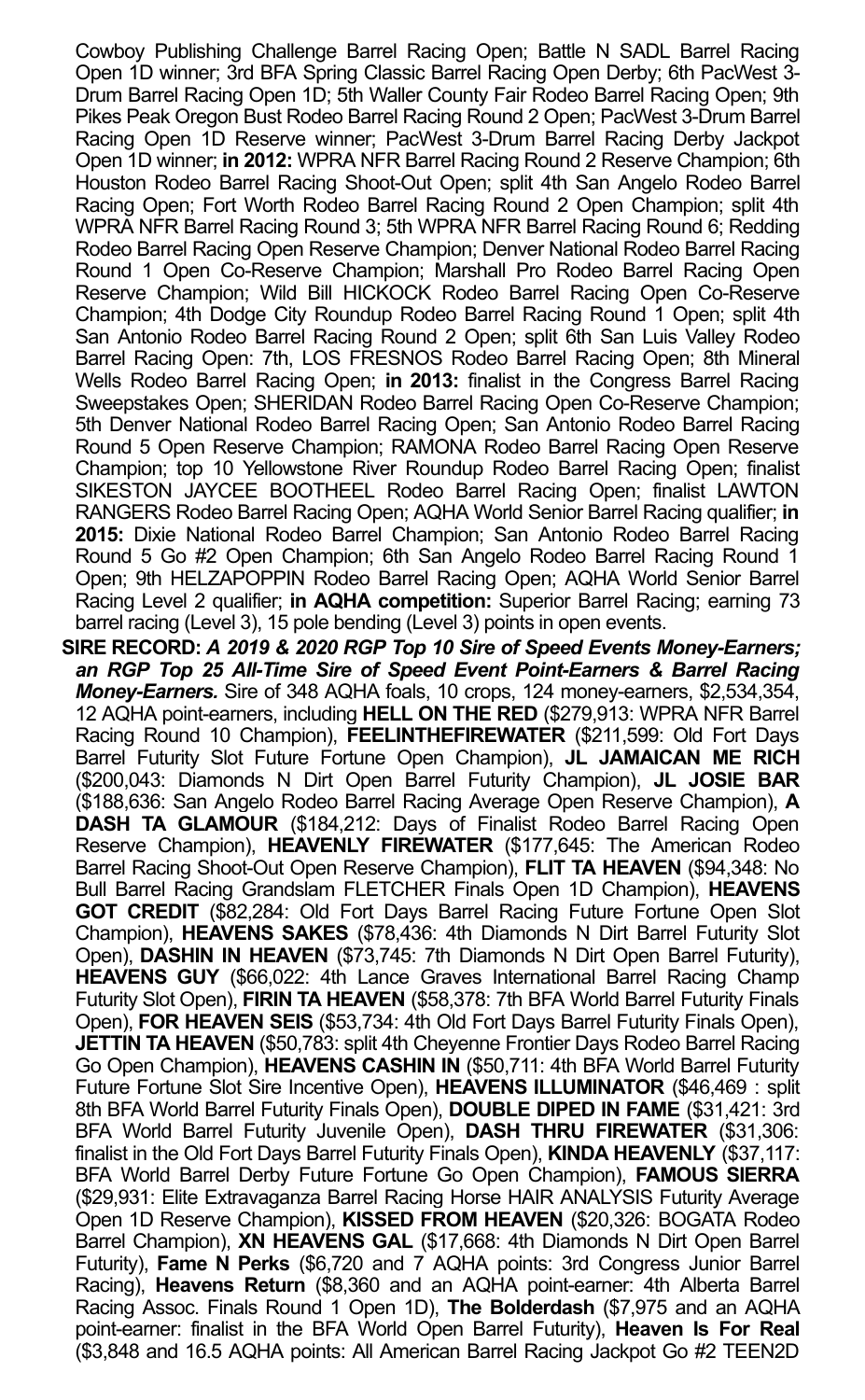Champion), **Livin The Legacy** (\$3,342 and an AQHA point-earner: 8th BFA World Barrel Futurity Future Fortune Round Open), **Whistle Ta Heaven** (\$3,964: BBR World Barrel Racing Insurance Open 1D winner), **Da Cruising Taheaven** (15 AQHA points: 5th 5-State Breeders Barrel Racing Open 5D), **Jl Little Wag** (11 AQHA points: *AQHA Reserve High Point Junior Pole Bending Champion*), Handful Of Heaven (an AQHA point-earner AQHA World Junior Pole Bending Level 2 qualifier), Famous French Kisses (an AQHA point-earner: 5th Montana Barrel Racing Daze BBR Jackpot Open 5D), **Heavens Girl** (money-earner in the Classic Equine Open Barrel Futurity 2D), **Hesa Heavenly Streak** (LINDALE Champ Rodeo Barrel Racing Open Reserve Champion), Speed Ta Heaven (3rd D&D Waco Spring Barrel Racing SR4D class), HB Raisen Heaven (finalist in the Ultimate Texas Barrel Racing Classic Open 4D class).

**By DASH TA FAME SI 113 (1989) 7 race wins, \$290,812, won Golden State Futurity [G1], El Primero Del Ano Derby [G1], Vandy's Flash H. [G3]. RGP #1 All-Time Leading Sire of Barrel Racing & Speed Event money-earners; 2019 & 2020 RGP #1 Leading Sire of Barrel Racing Money-Earners; 2019, 2019, 2020, AQHA #1 Leading Sire of Barrel Racing Point-Earners; AQHA #2 All-Time Leading Sire of Barrel Racing Point-Earners. Sire of 1,422 RGP money-earners, \$24,740,988, and earners of 3,920 AQHA points; 1,810 Race ROM, 90 stakes winners, \$19,166,786, including GUN BATTLE SI 110 (9 race wins, \$669,449, won Zia Futurity [R][G1]), ONGOING TA FAME SI 115 (12 race wins, \$644,746, won Shue Fly S. [R][G1]), KENDALL JACKSON SI 114 (14 race wins, \$420,539, won New Mexico Champ Challenge [G1] twice, NWR), DASH TA MOON SI 108 (6 race wins, \$351,680, won Lubbock S. [G2]), IN FAMOUS CAPER SI 108 (10 race wins, \$327,416, won Mesilla Valley Speed Handicap [RG2], NWR), DASH TA DIAMONDS (\$545,473: 3rd WPRA NFR Barrel Racing Average).**

## **1st dam**

**DYNAS PLAIN SPECIAL**, by Special Feelins. \$42,704 and 23 AQHA points: Congress Senior Barrel Champion, finalist in the BFA World Barrel Futurity, 5th BFA World Barrel Racing Sweepstakes; finalist NBHA World Barrel Racing Champ Barrel Racing Open 1D; 5th, Congress Barrel Racing Sweepstakes twice, Open Perf. ROM. Dam of 3 AQHA foals, 3 AQHA performers, 2 RGP money-earners, \$235,642, including–

**JL DASH TA HEAVEN** (c. by Dash Ta Fame). Above.

- **FROSTY FEELINS** (f. by Sun Frost). \$23,673: 4th Congress Senior Barrel Racing Open, 7th Congress Barrel Racing Sweepstakes Avg Open, WPRA World Barrel Racing Slot Open Reserve Champion, 4th D&D Barrel Racing Duncan Open 1D, 4th Wrangler Tour Barrel Racing NO1 Open 1D; 8th, WPRA World Barrel Racing Go #2 Open 1D, 4th D&D Barrel Racing Duncan Open 1D, D&D Barrel Racing Duncan Open 2D class Reserve Winner. Dam of–
	- **MS CARRIE LOU** (f. by First Down Dash). \$22,927: San Antonio Rodeo Barrel money-earner Open, 9th Congress Senior Barrel Racing Open, finalist in the Congress Barrel Racing Sweepstakes Open, Kissimmee PRCA Rodeo Barrel Racing Champion Challenge Open Reserve Champion, Caldwell Night Rodeo Barrel Racing Round 1 Open Reserve Champion, 6th, OKC Summer Barrel Racing Shoot-Out Qualifier Round 2 Open 1D; 5th, MISSOULA Stampede Rodeo Barrel Racing Open, 4th Destrys Free-4-All Barrel Racing Open 1D.
	- **One Frosty Corona** (c. by Corona Cartel). AQHA point-earner, 4th INTER-STATE Rodeo Barrel Racing Open, WPRA Finals Barrel Racing Open 3D Reserve Winner; finalist LAWTON RANGERS Rodeo Barrel Racing Open, top 10 Great Plains Stampede Rodeo Barrel Racing Open, split 7th MESQUITE August NO2 Rodeo Barrel Racing Open.

Frosted Flame (f. by Chicados Cash). Money-earner.

Feelin Heaven (f. by Jl Dash Ta Heaven). Money-earner PacWest 3-Drum Open Barrel Futurity 1D; 8th, PacWest 3-Drum Barrel Racing Open 1D.

Valiant Feelins (g. by Valiant Hero). 8th WPRA World Barrel Racing Open 5D.

Cashs Dynamite (f. by Cash Not Credit). Dam of–